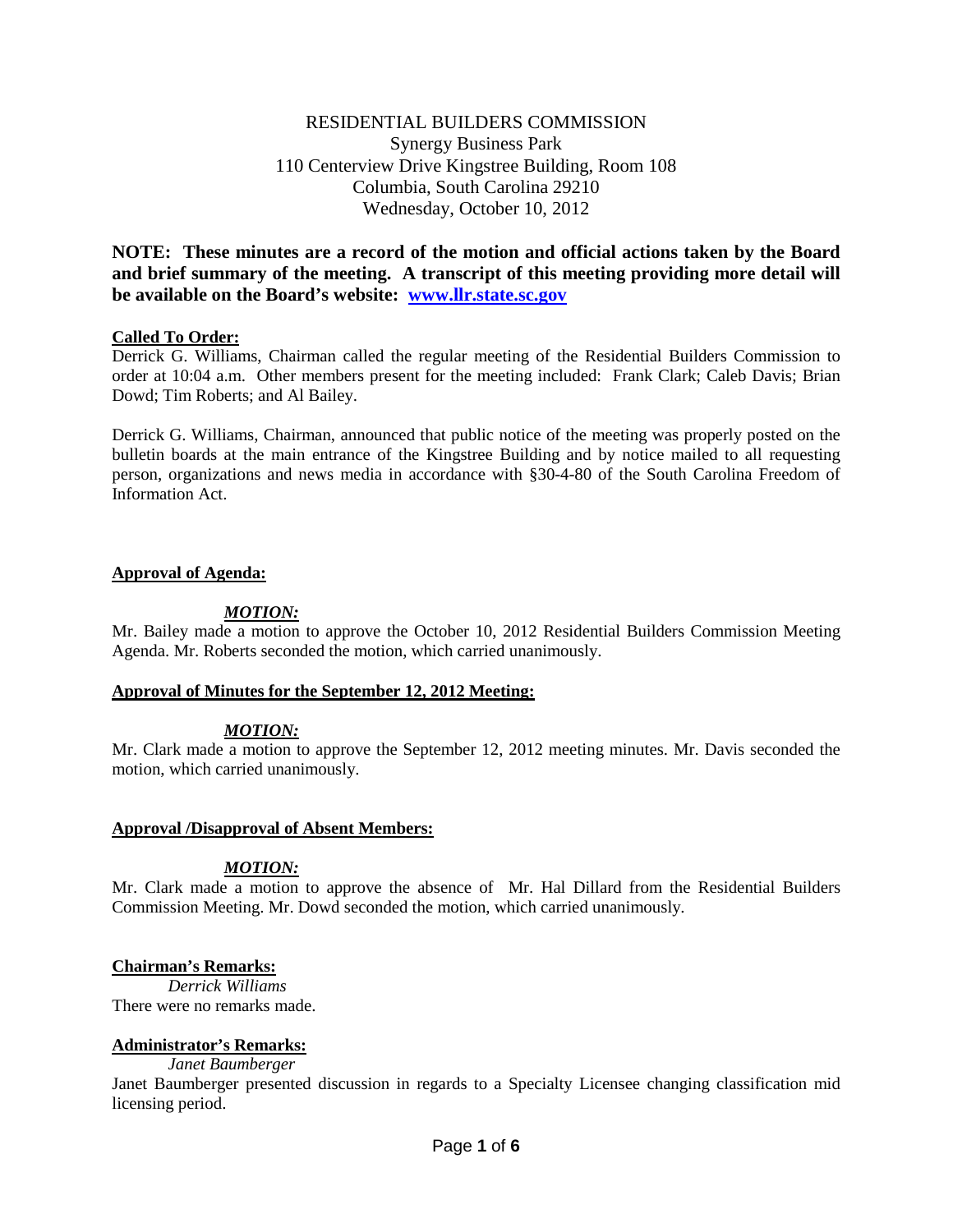#### *MOTION:*

Mr. Clark made a motion to allowing changes to classifications only during initial licensing, renewal, or reinstatement period. Mr. Bailey seconded the motion, which carried unanimously.

#### *MOTION:*

Mr. Dowd made a motion to go into executive session. Mr. Bailey seconded the motion, which carried unanimously.

#### *MOTION:*

Mr. Dowd made a motion to come out of executive session. Mr. Clark seconded the motion, which carried unanimously.

#### **OIE Report – Mr. Todd Bond:**

*Todd Bond, Chief Investigator of OIE*

Mr. Todd Bond, Chief Investigator of Office of Investigation, reported the number of investigations as of today:

**Closed Cases -** 318

**Complaints Received -** 420 **Active Investigations -** 163

#### **Old Business:**

#### **Recommendation of IRC:**

## *MOTION:*

Mr. Bailey made a motion to approve the Recommendation of the IRC. Mr. Clark seconded the motion, which carried unanimously.

#### **IRC Resolution Guidelines:**

*MOTION:*

Mr. Roberts made a motion to approve the IRC Resolution Guidelines. Mr. Clark seconded the motion, which carried unanimously.

#### **Approval of Owner Builder Exemption:**

*Mr. & Mrs. Chet Rhoades* The Commission held a Hearing regarding Mr. & Mrs. Chet Rhoades. Mrs. Rhoades did a phone conference before the Commission to present testimony and waived her right to counsel.

## *MOTION:*

Mr. Clark made a motion to approve the sale of the home with a disclosure of the owner builder exemption. Mr. Bailey seconded the motion, which carried unanimously.

#### *Ms. Carolyn Blowe*

The Commission held a Hearing regarding Ms. Carolyn Blowe. Ms. Carolyn Blowe appeared before the Commission to present testimony and waived her right to counsel.

## *MOTION:*

Mr. Clark made a motion to approve the sale of the home with a disclosure of the owner builder exemption. Mr. Dowd seconded the motion, which carried unanimously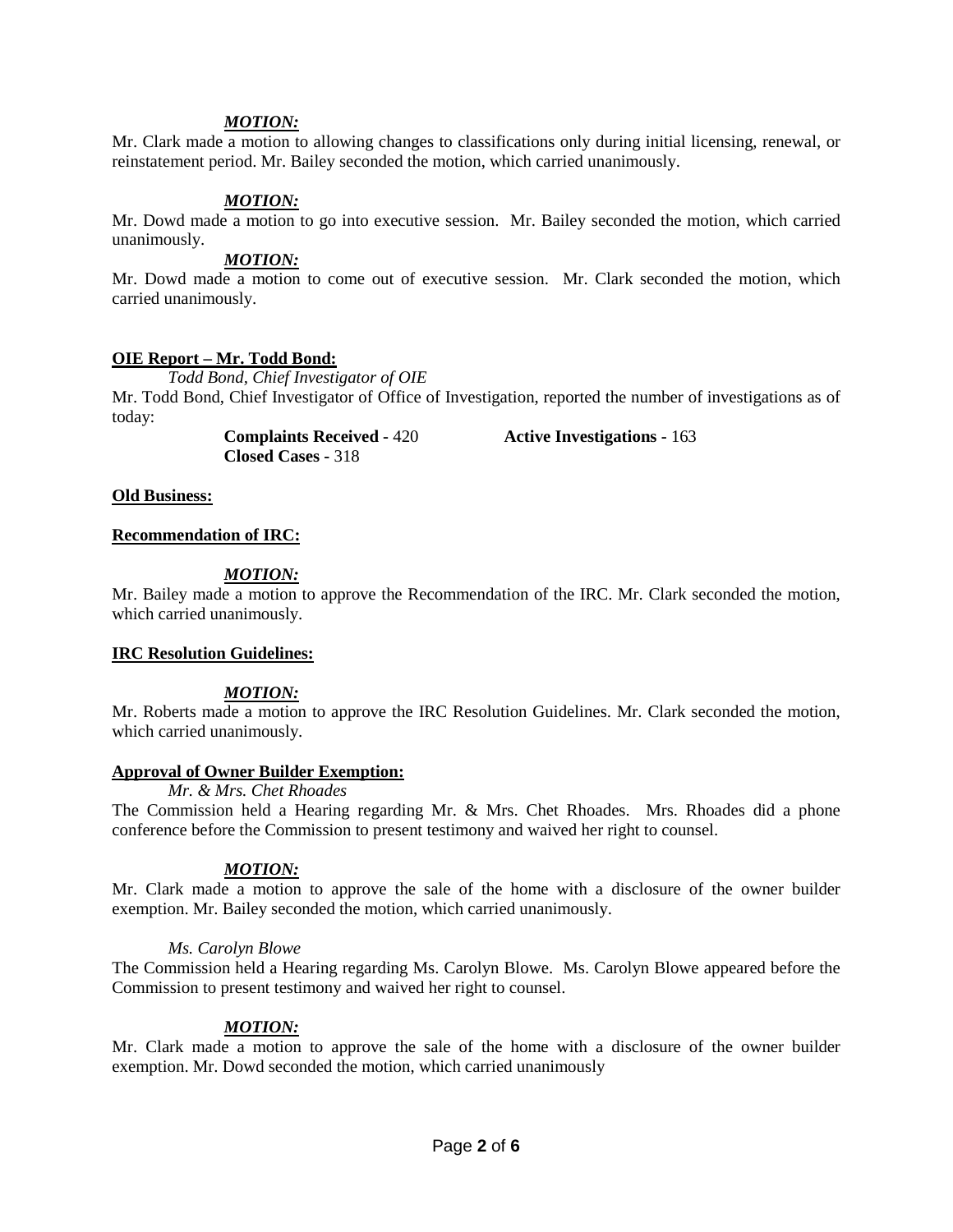## **Motion for Reinstatement:**

## *Mr. Darrell Padgett*

The Commission held a motion for reinstatement Hearing regarding Mr. Darrell Padgett. Mr. Padgett appeared before the Commission to present testimony and waived his right to counsel

# *MOTION:*

Mr. Dowd made a motion to approve Mr. Padgett's request to reinstate his license. Mr. Roberts seconded the motion, which carried unanimously.

## **Application Reviews:**

*Mr. Michael Miller*

Mr. Miller appeared before the Commission and asked for a continuous.

## *MOTION:*

Mr. Davis made a motion to allow Mr. Miller to reschedule his appearance. Mr. Roberts seconded the motion, which carried unanimously.

## *(This proceeding was recorded by a court reporter in order to produce a verbatim transcript if requested in accordance with the law.)*

## Mr. *Walter Lowery*

The Commission held an Application Review Hearing regarding Mr. Walter Lowery. Mr. Lowery appeared before the Commission to present testimony and waived his right to counsel.

## *MOTION:*

Mr. Bailey made a motion to allow Mr. Lowery to get his license. Mr. Clark seconded the motion, which carried unanimously.

## *(This proceeding was recorded by a court reporter in order to produce a verbatim transcript if requested in accordance with the law.)*

## *Mr. Timothy Edwards*

The Commission held an Application Review Hearing regarding Mr. Timothy Edwards. Mr. Edwards appeared before the Commission to present testimony and waived his right to counsel.

## *MOTION:*

Mr. Bailey made a motion to allow Mr. Edwards to get his license as long as Mr. Edwards has a bond on file. Mr. Roberts seconded the motion, which carried unanimously.

## *(This proceeding was recorded by a court reporter in order to produce a verbatim transcript if requested in accordance with the law.)*

## *Mr. Christopher Lanoue*

The Commission held an Application Review Hearing regarding Mr. Christopher Lanoue. Mr. Lanoue appeared before the Commission to present testimony and waived his right to counsel.

# *MOTION:*

Mr. Bailey made a motion to allow Mr. Lanoue to get license. Mr. Dowd seconded the motion, which carried unanimously.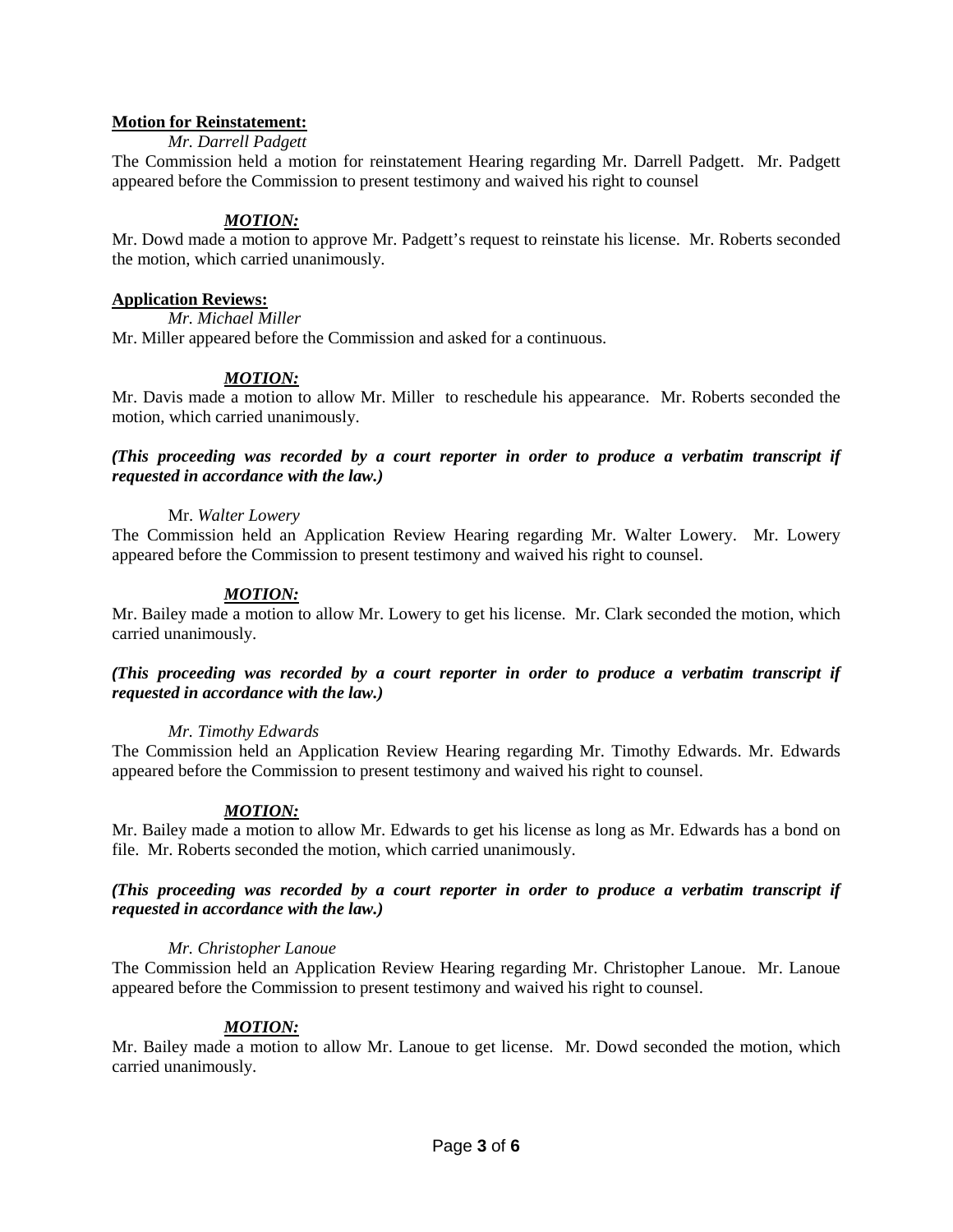## *(This proceeding was recorded by a court reporter in order to produce a verbatim transcript if requested in accordance with the law.)*

## *Mr. Wilbur Rease*

The Commission held an Application Review Hearing regarding Mr. Wilbur Rease. Mr. Rease appeared before the Commission to present testimony and waived his right to counsel.

## *MOTION:*

Mr. Davis made a motion to allow Mr. Rease to take the exam. Mr. Roberts seconded the motion, which carried unanimously.

## *(This proceeding was recorded by a court reporter in order to produce a verbatim transcript if requested in accordance with the law.)*

## *Mr. Jacques Bourdages*

The Commission held an Application Review Hearing regarding Mr. Jacques Bourdages. Mr. Bourdages appeared before the Commission to present testimony and waived his right to counsel.

## *MOTION:*

Mr. Roberts made a motion to allow Mr. Bourdages to get his license. Mr. Davis seconded the motion, which carried unanimously.

## *(This proceeding was recorded by a court reporter in order to produce a verbatim transcript if requested in accordance with the law.)*

## **Renewal Applications**

*Mr. C. G. Amick*

The Commission held an Application Review Hearing regarding Mr. C. G. Amick. Mr. Amick appeared before the Commission to present testimony and was represented by counsel, Attorney Ryan Mccabe.

# *MOTION:*

Mr. Bailey made a motion to allow Mr**. C**ampbell to renew is license, with payment plan or satisfaction to Bank of America. Mr. Dowd seconded the motion, which carried unanimously.

## *(This proceeding was recorded by a court reporter in order to produce a verbatim transcript if requested in accordance with the law.)*

## *Mr. Timothy Lois*

The Commission held an Application Review Hearing regarding Mr. Timothy Lois. Mr. Lois appeared before the Commission to present testimony and waived his right to counsel.

# *MOTION:*

Mr. Bailey made a motion to allow Mr. Lois to renew is license. Mr. Clark seconded the motion, which carried unanimously.

## *Mr. Phillip Gilliam*

The Commission held an Application Review Hearing regarding Mr. Phillip Gilliam. Mr. Gilliam appeared before the Commission to present testimony and waived his right to counsel.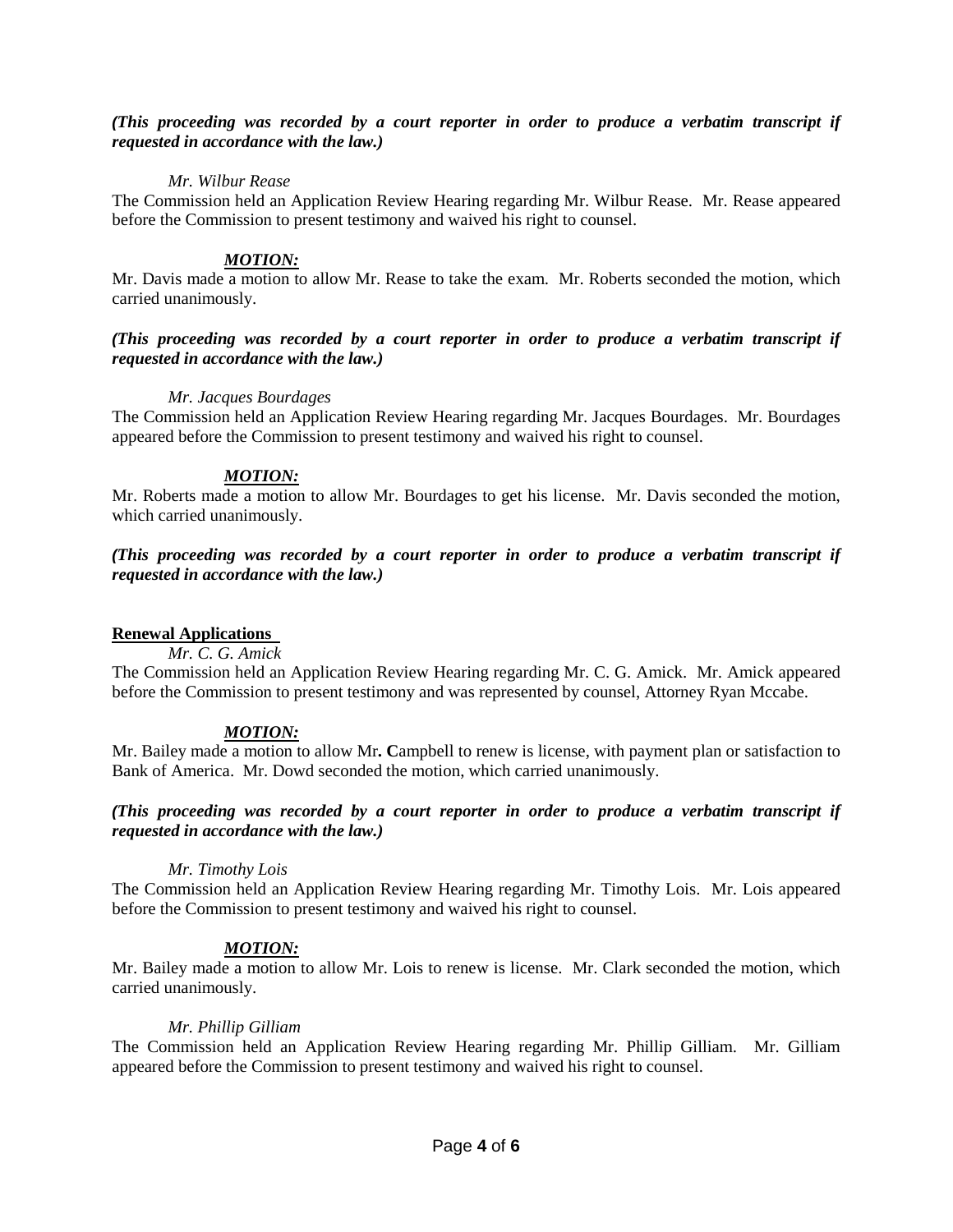#### *MOTION:*

Mr. Dowd made a motion to go into executive session. Mr. Clark seconded the motion, which carried unanimously.

## *MOTION:*

Mr. Bailey made a motion to come out of executive session. Mr. Clark seconded the motion, which carried unanimously.

## *MOTION:*

Mr. Roberts made a motion to allow Mr. Gilliam to renew his license. Mr. Dowd seconded the motion, which carried unanimously.

#### *(This proceeding was recorded by a court reporter in order to produce a verbatim transcript if requested in accordance with the law.)*

#### *Mr. Thomas Meredith*

The Commission held an Application Review Hearing regarding Mr. Thomas Meredith. Mr. Meredith appeared before the Commission to present testimony and was represented by counsel, Attorney Sean French.

## *MOTION:*

Mr. Bailey made a motion to allow Mr. Meredith to renew his license. Mr. Clark seconded the motion, which carried unanimously.

## *(This proceeding was recorded by a court reporter in order to produce a verbatim transcript if requested in accordance with the law.)*

#### *Mr. Mark Creamer*

The Commission held an Application Review Hearing regarding Mr. Mark Creamer. Mr. Creamer appeared before the Commission to present testimony and was represented by counsel, Attorney Thomas Finn.

#### *MOTION:*

Mr. Bailey made a motion to allow Mr. Creamer to renew his license, but must take care of lien from 2012 SC Department of Revenue. Mr. Roberts seconded the motion, which carried unanimously.

## *(This proceeding was recorded by a court reporter in order to produce a verbatim transcript if requested in accordance with the law.)*

## **Final Order Hearings:**

*Mr. Dwayne Black, Case #2011-452*

# The Board held a Final Order Hearing regarding Mr. Dwayne Black.

## *MOTION:*

Mr. Davis made a motion to uphold final order. Mr. Bailey seconded the motion, which carried unanimously.

*Mr. John Carlisle, IV, Case #2012-18*

The Board held a Final Order Hearing regarding Mr. John Carlisle.

#### *MOTION:*

Mr. Bailey made a motion to uphold final order. Mr. Davis seconded the motion, which carried unanimously.